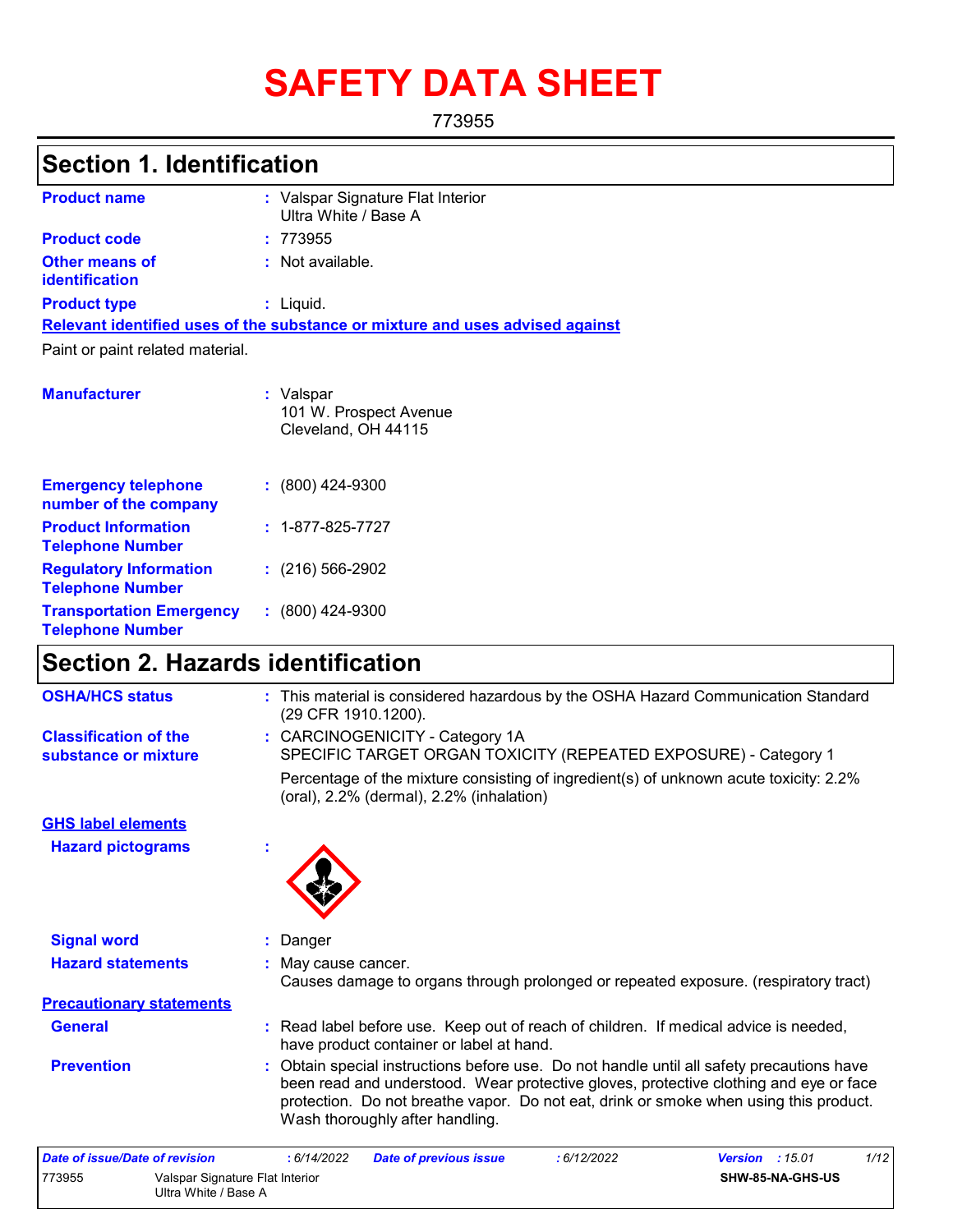# **Section 2. Hazards identification**

| <b>Response</b>                            | : IF exposed or concerned: Get medical advice or attention.                                                                                                                                                                                                                                                                                                                                                                                                                                                                                                                                          |
|--------------------------------------------|------------------------------------------------------------------------------------------------------------------------------------------------------------------------------------------------------------------------------------------------------------------------------------------------------------------------------------------------------------------------------------------------------------------------------------------------------------------------------------------------------------------------------------------------------------------------------------------------------|
| <b>Storage</b>                             | : Store locked up.                                                                                                                                                                                                                                                                                                                                                                                                                                                                                                                                                                                   |
| <b>Disposal</b>                            | : Dispose of contents and container in accordance with all local, regional, national and<br>international regulations.                                                                                                                                                                                                                                                                                                                                                                                                                                                                               |
| <b>Supplemental label</b><br>elements      | WARNING: This product contains chemicals known to the State of California to cause<br>cancer and birth defects or other reproductive harm. Adequate ventilation required when<br>sanding or abrading the dried film. If Adequate ventilation cannot be provided wear an<br>approved particulate respirator (NIOSH approved). Follow respirator manufacturer's<br>directions for respirator use. DELAYED EFFECTS FROM LONG TERM<br>OVEREXPOSURE. Abrading or sanding of the dry film may release Crystalline Silica<br>which has been shown to cause lung damage and cancer under long term exposure. |
|                                            | Please refer to the SDS for additional information. Keep out of reach of children. Do not<br>transfer contents to other containers for storage.                                                                                                                                                                                                                                                                                                                                                                                                                                                      |
| <b>Hazards not otherwise</b><br>classified | : None known.                                                                                                                                                                                                                                                                                                                                                                                                                                                                                                                                                                                        |

# **Section 3. Composition/information on ingredients**

| <b>Substance/mixture</b> | : Mixture                   |
|--------------------------|-----------------------------|
| <b>Other means of</b>    | $\therefore$ Not available. |
| identification           |                             |

#### **CAS number/other identifiers**

| Ingredient name                 | % by weight | <b>CAS number</b> |
|---------------------------------|-------------|-------------------|
| Titanium Dioxide                | l≥10 - ≤25  | $ 13463-67-7$     |
| Cristobalite, respirable powder | ∣≤3         | 14464-46-1        |
| Heavy Paraffinic Oil            | $\leq$      | 64742-65-0        |
| Heavy Paraffinic Oil            | l≤0.3       | 64742-54-7        |

Any concentration shown as a range is to protect confidentiality or is due to batch variation.

**There are no additional ingredients present which, within the current knowledge of the supplier and in the concentrations applicable, are classified and hence require reporting in this section.**

**Occupational exposure limits, if available, are listed in Section 8.**

### **Section 4. First aid measures**

#### **Description of necessary first aid measures**

| <b>Eye contact</b>  | : Immediately flush eyes with plenty of water, occasionally lifting the upper and lower<br>eyelids. Check for and remove any contact lenses. Continue to rinse for at least 10<br>minutes. Get medical attention.                                                                                                                                                                                                                                                                                                                         |
|---------------------|-------------------------------------------------------------------------------------------------------------------------------------------------------------------------------------------------------------------------------------------------------------------------------------------------------------------------------------------------------------------------------------------------------------------------------------------------------------------------------------------------------------------------------------------|
| <b>Inhalation</b>   | : Remove victim to fresh air and keep at rest in a position comfortable for breathing. If<br>not breathing, if breathing is irregular or if respiratory arrest occurs, provide artificial<br>respiration or oxygen by trained personnel. It may be dangerous to the person providing<br>aid to give mouth-to-mouth resuscitation. Get medical attention. If unconscious, place<br>in recovery position and get medical attention immediately. Maintain an open airway.<br>Loosen tight clothing such as a collar, tie, belt or waistband. |
| <b>Skin contact</b> | : Flush contaminated skin with plenty of water. Remove contaminated clothing and<br>shoes. Wash contaminated clothing thoroughly with water before removing it, or wear<br>gloves. Continue to rinse for at least 10 minutes. Get medical attention. Wash clothing<br>before reuse. Clean shoes thoroughly before reuse.                                                                                                                                                                                                                  |

| Date of issue/Date of revision |                                 | 6/14/2022 | <b>Date of previous issue</b> | 6/12/2022 | 2/12<br><b>Version</b> : 15.01 |
|--------------------------------|---------------------------------|-----------|-------------------------------|-----------|--------------------------------|
| 773955                         | Valspar Signature Flat Interior |           |                               |           | SHW-85-NA-GHS-US               |
| Ultra White / Base A           |                                 |           |                               |           |                                |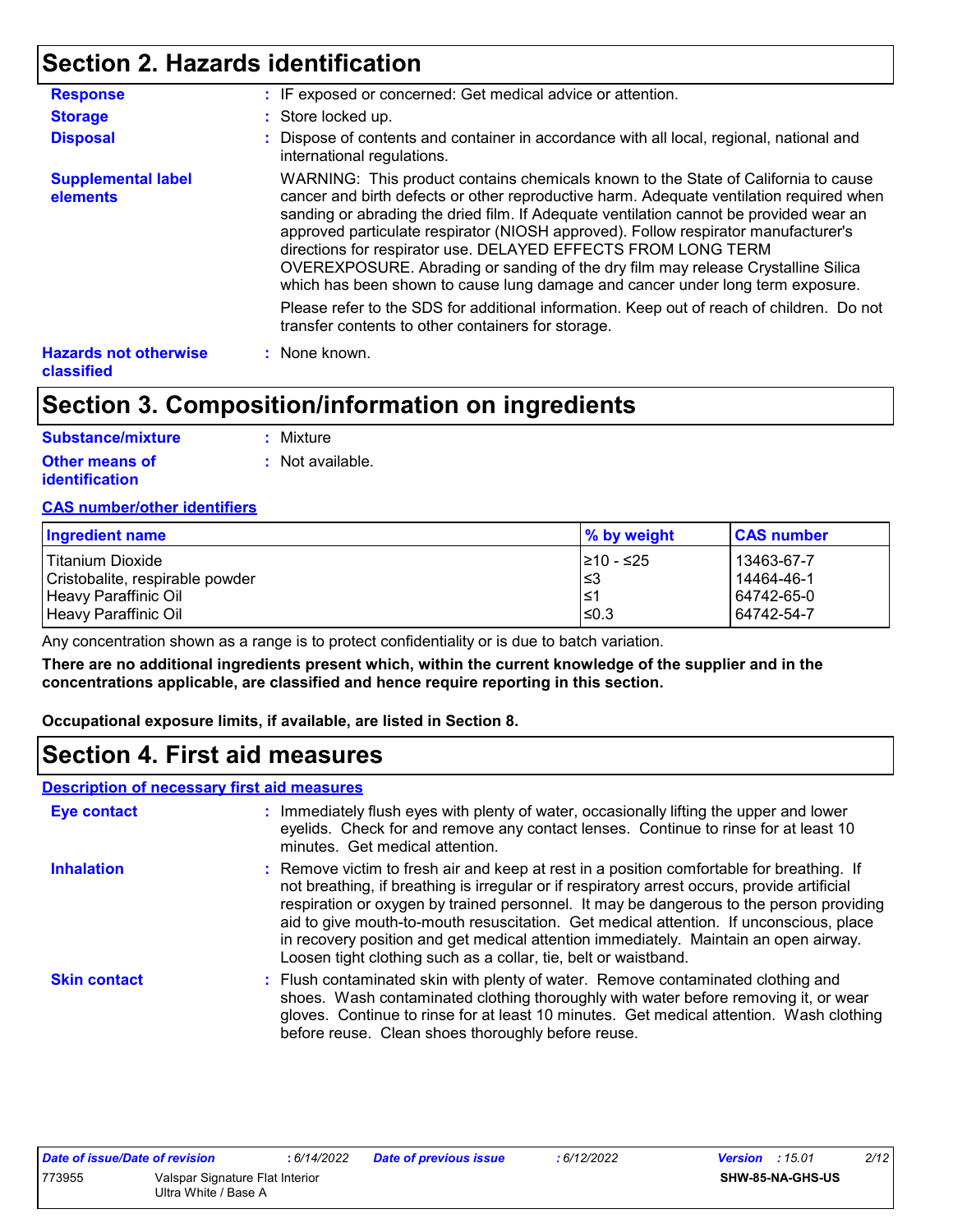# **Section 4. First aid measures**

| <b>Ingestion</b>                                   | : Wash out mouth with water. Remove dentures if any. If material has been swallowed<br>and the exposed person is conscious, give small quantities of water to drink. Stop if the<br>exposed person feels sick as vomiting may be dangerous. Do not induce vomiting<br>unless directed to do so by medical personnel. If vomiting occurs, the head should be<br>kept low so that vomit does not enter the lungs. Get medical attention. Never give<br>anything by mouth to an unconscious person. If unconscious, place in recovery position<br>and get medical attention immediately. Maintain an open airway. Loosen tight clothing<br>such as a collar, tie, belt or waistband. |
|----------------------------------------------------|-----------------------------------------------------------------------------------------------------------------------------------------------------------------------------------------------------------------------------------------------------------------------------------------------------------------------------------------------------------------------------------------------------------------------------------------------------------------------------------------------------------------------------------------------------------------------------------------------------------------------------------------------------------------------------------|
| Most important symptoms/effects, acute and delayed |                                                                                                                                                                                                                                                                                                                                                                                                                                                                                                                                                                                                                                                                                   |
| <b>Potential acute health effects</b>              |                                                                                                                                                                                                                                                                                                                                                                                                                                                                                                                                                                                                                                                                                   |
| <b>Eye contact</b>                                 | : No known significant effects or critical hazards.                                                                                                                                                                                                                                                                                                                                                                                                                                                                                                                                                                                                                               |
| <b>Inhalation</b>                                  | : No known significant effects or critical hazards.                                                                                                                                                                                                                                                                                                                                                                                                                                                                                                                                                                                                                               |
| <b>Skin contact</b>                                | : No known significant effects or critical hazards.                                                                                                                                                                                                                                                                                                                                                                                                                                                                                                                                                                                                                               |
| <b>Ingestion</b>                                   | : No known significant effects or critical hazards.                                                                                                                                                                                                                                                                                                                                                                                                                                                                                                                                                                                                                               |
| <b>Over-exposure signs/symptoms</b>                |                                                                                                                                                                                                                                                                                                                                                                                                                                                                                                                                                                                                                                                                                   |
| <b>Eye contact</b>                                 | : No specific data.                                                                                                                                                                                                                                                                                                                                                                                                                                                                                                                                                                                                                                                               |
| <b>Inhalation</b>                                  | : No specific data.                                                                                                                                                                                                                                                                                                                                                                                                                                                                                                                                                                                                                                                               |
| <b>Skin contact</b>                                | No specific data.                                                                                                                                                                                                                                                                                                                                                                                                                                                                                                                                                                                                                                                                 |
| <b>Ingestion</b>                                   | No specific data.                                                                                                                                                                                                                                                                                                                                                                                                                                                                                                                                                                                                                                                                 |
|                                                    | Indication of immediate medical attention and special treatment needed, if necessary                                                                                                                                                                                                                                                                                                                                                                                                                                                                                                                                                                                              |
| <b>Notes to physician</b>                          | : Treat symptomatically. Contact poison treatment specialist immediately if large<br>quantities have been ingested or inhaled.                                                                                                                                                                                                                                                                                                                                                                                                                                                                                                                                                    |
| <b>Specific treatments</b>                         | : No specific treatment.                                                                                                                                                                                                                                                                                                                                                                                                                                                                                                                                                                                                                                                          |
| <b>Protection of first-aiders</b>                  | : No action shall be taken involving any personal risk or without suitable training. If it is<br>suspected that fumes are still present, the rescuer should wear an appropriate mask or<br>self-contained breathing apparatus. It may be dangerous to the person providing aid to<br>give mouth-to-mouth resuscitation. Wash contaminated clothing thoroughly with water<br>before removing it, or wear gloves.                                                                                                                                                                                                                                                                   |

**See toxicological information (Section 11)**

# **Section 5. Fire-fighting measures**

| <b>Extinguishing media</b>                                        |                                                                                                                                                                                                     |
|-------------------------------------------------------------------|-----------------------------------------------------------------------------------------------------------------------------------------------------------------------------------------------------|
| <b>Suitable extinguishing</b><br>media                            | : Use an extinguishing agent suitable for the surrounding fire.                                                                                                                                     |
| <b>Unsuitable extinguishing</b><br>media                          | : None known.                                                                                                                                                                                       |
| <b>Specific hazards arising</b><br>from the chemical              | : In a fire or if heated, a pressure increase will occur and the container may burst.                                                                                                               |
| <b>Hazardous thermal</b><br>decomposition products                | : Decomposition products may include the following materials:<br>metal oxide/oxides                                                                                                                 |
| <b>Special protective actions</b><br>for fire-fighters            | : Promptly isolate the scene by removing all persons from the vicinity of the incident if<br>there is a fire. No action shall be taken involving any personal risk or without suitable<br>training. |
| <b>Special protective</b><br>equipment for fire-fighters          | : Fire-fighters should wear appropriate protective equipment and self-contained breathing<br>apparatus (SCBA) with a full face-piece operated in positive pressure mode.                            |
| <b>Date of issue/Date of revision</b>                             | : 6/14/2022<br><b>Date of previous issue</b><br><b>Version</b> : 15.01<br>3/12<br>:6/12/2022                                                                                                        |
| 773955<br>Valspar Signature Flat Interior<br>Ultra White / Base A | SHW-85-NA-GHS-US                                                                                                                                                                                    |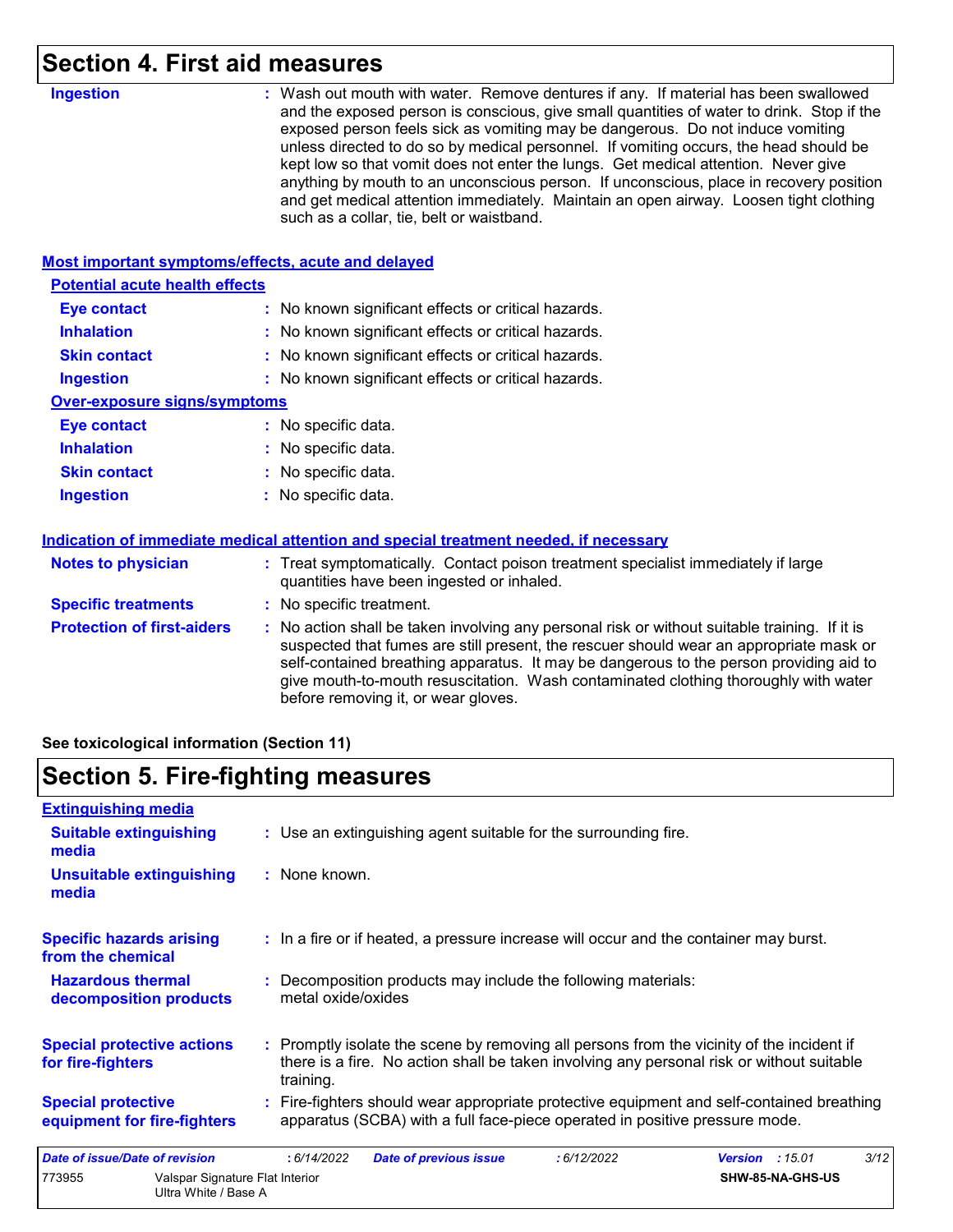# **Section 6. Accidental release measures**

|                                                       | <b>Personal precautions, protective equipment and emergency procedures</b>                                                                                                                                                                                                                                                                                                                                                                                                                                                                                                                                                                                                                                   |
|-------------------------------------------------------|--------------------------------------------------------------------------------------------------------------------------------------------------------------------------------------------------------------------------------------------------------------------------------------------------------------------------------------------------------------------------------------------------------------------------------------------------------------------------------------------------------------------------------------------------------------------------------------------------------------------------------------------------------------------------------------------------------------|
| For non-emergency<br>personnel                        | : No action shall be taken involving any personal risk or without suitable training.<br>Evacuate surrounding areas. Keep unnecessary and unprotected personnel from<br>entering. Do not touch or walk through spilled material. Avoid breathing vapor or mist.<br>Provide adequate ventilation. Wear appropriate respirator when ventilation is<br>inadequate. Put on appropriate personal protective equipment.                                                                                                                                                                                                                                                                                             |
| For emergency responders                              | : If specialized clothing is required to deal with the spillage, take note of any information in<br>Section 8 on suitable and unsuitable materials. See also the information in "For non-<br>emergency personnel".                                                                                                                                                                                                                                                                                                                                                                                                                                                                                           |
| <b>Environmental precautions</b>                      | : Avoid dispersal of spilled material and runoff and contact with soil, waterways, drains<br>and sewers. Inform the relevant authorities if the product has caused environmental<br>pollution (sewers, waterways, soil or air).                                                                                                                                                                                                                                                                                                                                                                                                                                                                              |
| Methods and materials for containment and cleaning up |                                                                                                                                                                                                                                                                                                                                                                                                                                                                                                                                                                                                                                                                                                              |
| <b>Small spill</b>                                    | : Stop leak if without risk. Move containers from spill area. Dilute with water and mop up<br>if water-soluble. Alternatively, or if water-insoluble, absorb with an inert dry material and<br>place in an appropriate waste disposal container. Dispose of via a licensed waste<br>disposal contractor.                                                                                                                                                                                                                                                                                                                                                                                                     |
| <b>Large spill</b>                                    | : Stop leak if without risk. Move containers from spill area. Approach release from<br>upwind. Prevent entry into sewers, water courses, basements or confined areas. Wash<br>spillages into an effluent treatment plant or proceed as follows. Contain and collect<br>spillage with non-combustible, absorbent material e.g. sand, earth, vermiculite or<br>diatomaceous earth and place in container for disposal according to local regulations<br>(see Section 13). Dispose of via a licensed waste disposal contractor. Contaminated<br>absorbent material may pose the same hazard as the spilled product. Note: see<br>Section 1 for emergency contact information and Section 13 for waste disposal. |

# **Section 7. Handling and storage**

#### **Precautions for safe handling**

| <b>Protective measures</b>                                                       | : Put on appropriate personal protective equipment (see Section 8). Avoid exposure -<br>obtain special instructions before use. Do not handle until all safety precautions have<br>been read and understood. Do not get in eyes or on skin or clothing. Do not breathe<br>vapor or mist. Do not ingest. If during normal use the material presents a respiratory<br>hazard, use only with adequate ventilation or wear appropriate respirator. Keep in the<br>original container or an approved alternative made from a compatible material, kept<br>tightly closed when not in use. Empty containers retain product residue and can be<br>hazardous. Do not reuse container. |
|----------------------------------------------------------------------------------|-------------------------------------------------------------------------------------------------------------------------------------------------------------------------------------------------------------------------------------------------------------------------------------------------------------------------------------------------------------------------------------------------------------------------------------------------------------------------------------------------------------------------------------------------------------------------------------------------------------------------------------------------------------------------------|
| <b>Advice on general</b><br>occupational hygiene                                 | : Eating, drinking and smoking should be prohibited in areas where this material is<br>handled, stored and processed. Workers should wash hands and face before eating,<br>drinking and smoking. Remove contaminated clothing and protective equipment before<br>entering eating areas. See also Section 8 for additional information on hygiene<br>measures.                                                                                                                                                                                                                                                                                                                 |
| <b>Conditions for safe storage,</b><br>including any<br><i>incompatibilities</i> | : Store in accordance with local regulations. Store in original container protected from<br>direct sunlight in a dry, cool and well-ventilated area, away from incompatible materials<br>(see Section 10) and food and drink. Store locked up. Keep container tightly closed<br>and sealed until ready for use. Containers that have been opened must be carefully<br>resealed and kept upright to prevent leakage. Do not store in unlabeled containers.<br>Use appropriate containment to avoid environmental contamination. See Section 10 for<br>incompatible materials before handling or use.                                                                           |

| Date of issue/Date of revision |                                                         | : 6/14/2022 | <b>Date of previous issue</b> | : 6/12/2022 | 4/12<br><b>Version</b> : $15.01$ |
|--------------------------------|---------------------------------------------------------|-------------|-------------------------------|-------------|----------------------------------|
| 773955                         | Valspar Signature Flat Interior<br>Ultra White / Base A |             |                               |             | <b>SHW-85-NA-GHS-US</b>          |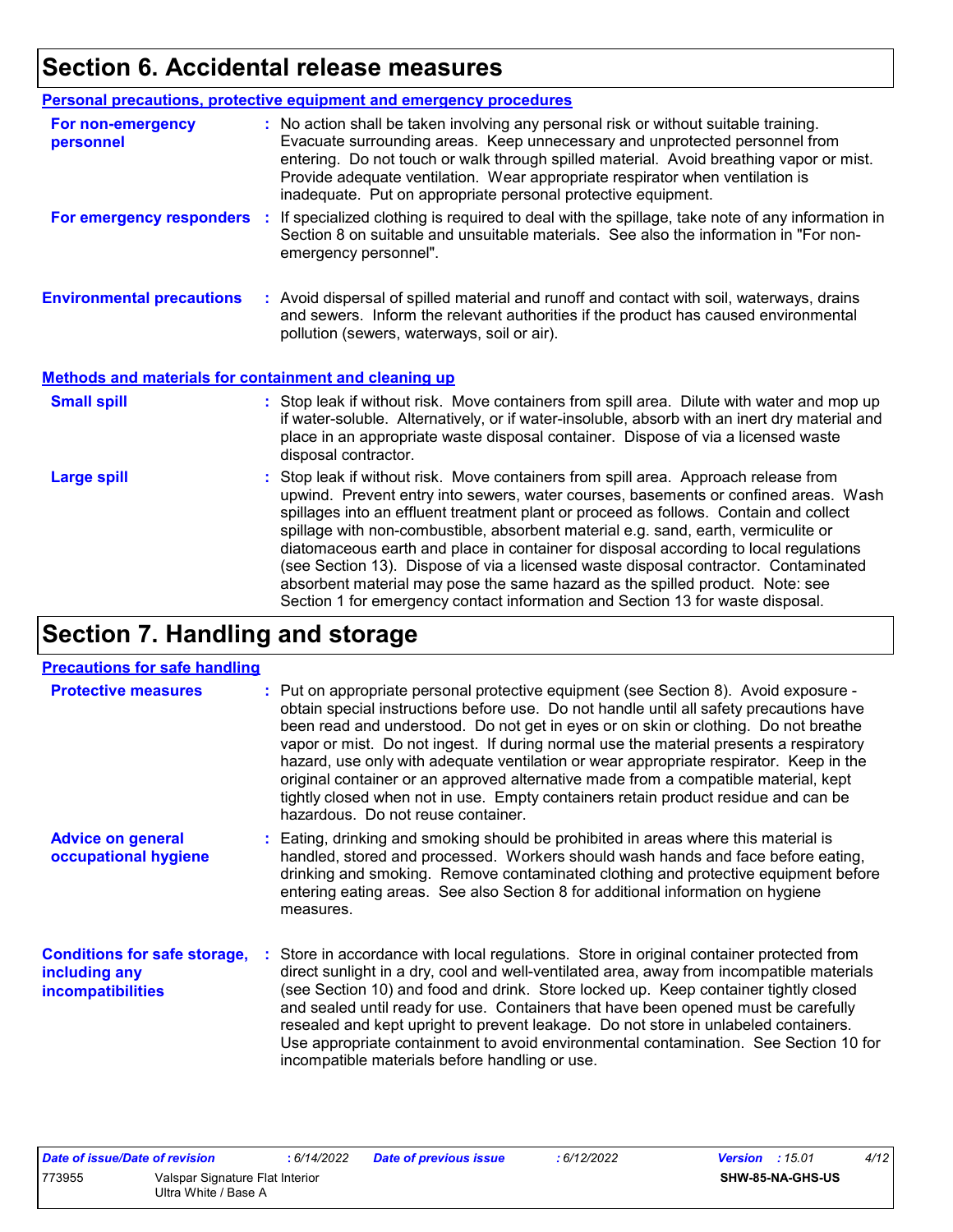# **Section 8. Exposure controls/personal protection**

#### **Control parameters**

**Occupational exposure limits (OSHA United States)**

| <b>Ingredient name</b>          | CAS#       | <b>Exposure limits</b>                                                                                                                                                                                                                                                                                                                                                                                                                                                                                                                                                           |
|---------------------------------|------------|----------------------------------------------------------------------------------------------------------------------------------------------------------------------------------------------------------------------------------------------------------------------------------------------------------------------------------------------------------------------------------------------------------------------------------------------------------------------------------------------------------------------------------------------------------------------------------|
| Titanium Dioxide                | 13463-67-7 | ACGIH TLV (United States, 1/2021).<br>TWA: 10 $mg/m3$ 8 hours.<br>OSHA PEL (United States, 5/2018).<br>TWA: 15 mg/m <sup>3</sup> 8 hours. Form: Total dust                                                                                                                                                                                                                                                                                                                                                                                                                       |
| Cristobalite, respirable powder | 14464-46-1 | OSHA PEL Z3 (United States, 6/2016).<br>TWA: 250 mppcf / 2 x (%SiO2+5) 8 hours.<br>Form: Respirable<br>TWA: 10 mg/m <sup>3</sup> / 2 x (%SiO2+2) 8 hours.<br>Form: Respirable<br>TWA: 30 mg/m <sup>3</sup> / 2 x (%SiO2+2) 8 hours.<br>Form: Total dust<br>OSHA PEL (United States, 5/2018).<br>TWA: 50 µg/m <sup>3</sup> 8 hours. Form: Respirable<br>dust<br>ACGIH TLV (United States, 1/2021).<br>TWA: 0.025 mg/m <sup>3</sup> 8 hours. Form:<br>Respirable fraction<br>NIOSH REL (United States, 10/2020).<br>TWA: 0.05 mg/m <sup>3</sup> 10 hours. Form: respirable<br>dust |
| Heavy Paraffinic Oil            | 64742-65-0 | ACGIH TLV (United States, 1/2021).<br>TWA: 5 mg/m <sup>3</sup> 8 hours. Form: Inhalable<br>fraction<br>OSHA PEL (United States, 5/2018).<br>TWA: 5 mg/m <sup>3</sup> 8 hours.<br>NIOSH REL (United States, 10/2020).<br>TWA: 5 mg/m <sup>3</sup> 10 hours. Form: Mist<br>STEL: 10 mg/m <sup>3</sup> 15 minutes. Form: Mist                                                                                                                                                                                                                                                       |
| Heavy Paraffinic Oil            | 64742-54-7 | ACGIH TLV (United States, 1/2021).<br>TWA: 5 mg/m <sup>3</sup> 8 hours. Form: Inhalable<br>fraction<br>OSHA PEL (United States, 5/2018).<br>TWA: $5 \text{ mg/m}^3$ 8 hours.<br>NIOSH REL (United States, 10/2020).<br>TWA: 5 mg/m <sup>3</sup> 10 hours. Form: Mist<br>STEL: 10 mg/m <sup>3</sup> 15 minutes. Form: Mist                                                                                                                                                                                                                                                        |

#### **Occupational exposure limits (Canada)**

|                                                                   |                                |            | CAS#                                                                                                               | <b>Exposure limits</b>                                                                                                                                                                                                                                                                                                                                                                              |                        |      |
|-------------------------------------------------------------------|--------------------------------|------------|--------------------------------------------------------------------------------------------------------------------|-----------------------------------------------------------------------------------------------------------------------------------------------------------------------------------------------------------------------------------------------------------------------------------------------------------------------------------------------------------------------------------------------------|------------------------|------|
| <b>Ingredient name</b><br>Titanium dioxide                        |                                | 13463-67-7 | 6/2021).<br>fraction<br>8 hrs OEL: 10 mg/m <sup>3</sup> 8 hours.<br>TWA: 10 mg/m <sup>3</sup> 8 hours.<br>7/2013). | <b>CA British Columbia Provincial (Canada,</b><br>TWA: 10 mg/m <sup>3</sup> 8 hours. Form: Total dust<br>TWA: 3 mg/m <sup>3</sup> 8 hours. Form: respirable<br>CA Quebec Provincial (Canada, 6/2021).<br>TWAEV: 10 mg/m <sup>3</sup> 8 hours. Form: Total dust.<br>CA Alberta Provincial (Canada, 6/2018).<br>CA Ontario Provincial (Canada, 6/2019).<br><b>CA Saskatchewan Provincial (Canada,</b> |                        |      |
|                                                                   | Date of issue/Date of revision | :6/14/2022 | <b>Date of previous issue</b>                                                                                      | :6/12/2022                                                                                                                                                                                                                                                                                                                                                                                          | <b>Version</b> : 15.01 | 5/12 |
| 773955<br>Valspar Signature Flat Interior<br>Ultra White / Base A |                                |            |                                                                                                                    | SHW-85-NA-GHS-US                                                                                                                                                                                                                                                                                                                                                                                    |                        |      |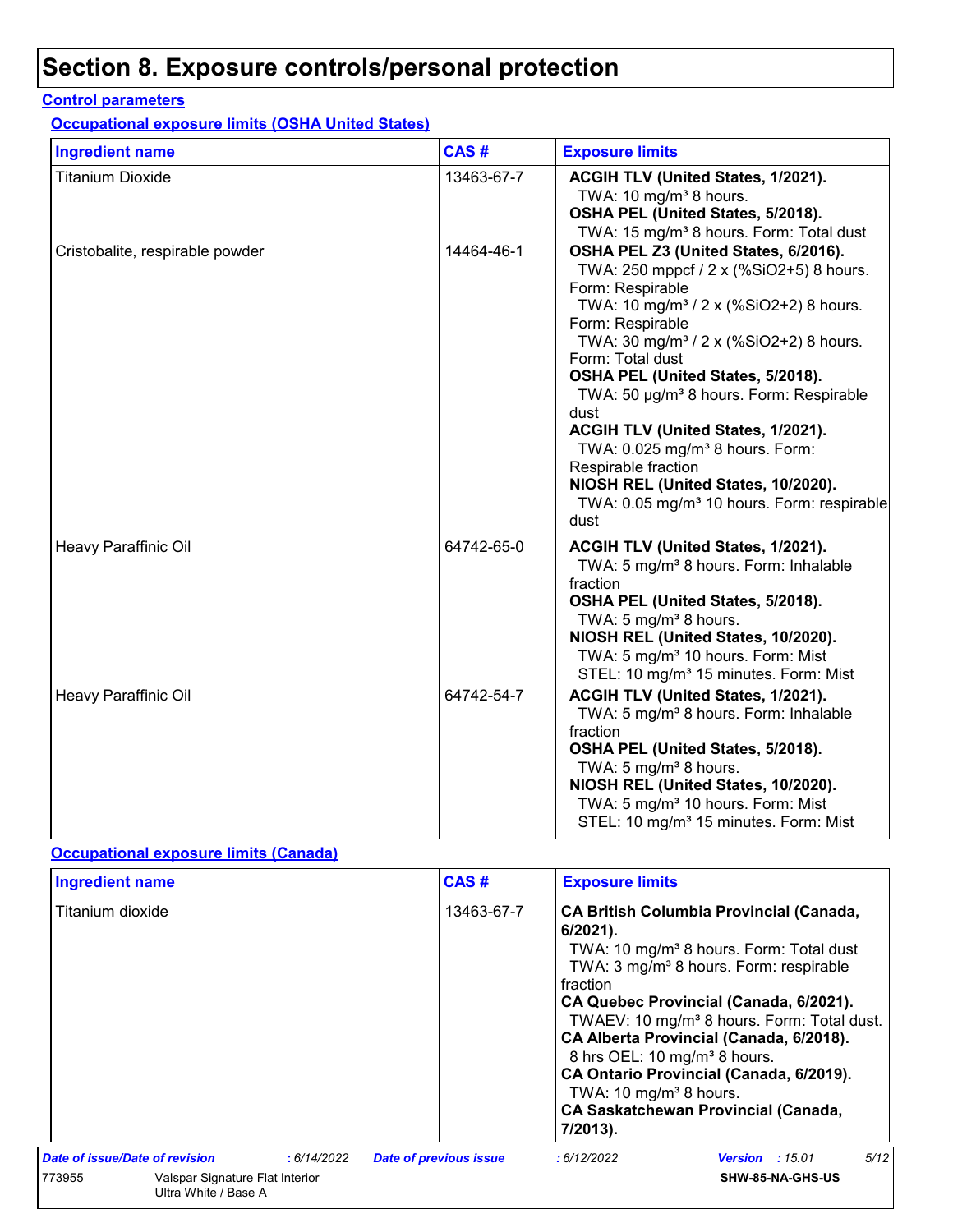# **Section 8. Exposure controls/personal protection**

|              |            | STEL: 20 mg/m <sup>3</sup> 15 minutes.<br>TWA: 10 mg/m <sup>3</sup> 8 hours.                                                                                                                                                                                                                                                                                                                                                                                                                                                                                                                                                   |
|--------------|------------|--------------------------------------------------------------------------------------------------------------------------------------------------------------------------------------------------------------------------------------------------------------------------------------------------------------------------------------------------------------------------------------------------------------------------------------------------------------------------------------------------------------------------------------------------------------------------------------------------------------------------------|
| Cristobalite | 14464-46-1 | <b>CA British Columbia Provincial (Canada,</b><br>$6/2021$ ).<br>TWA: $0.025$ mg/m <sup>3</sup> 8 hours. Form:<br>Respirable<br>CA Quebec Provincial (Canada, 6/2021).<br>TWAEV: 0.05 mg/m <sup>3</sup> 8 hours. Form:<br>Respirable dust.<br>CA Alberta Provincial (Canada, 6/2018).<br>8 hrs OEL: 0.025 mg/m <sup>3</sup> 8 hours. Form:<br>Respirable particulate<br>CA Ontario Provincial (Canada, 6/2019).<br>TWA: 0.05 mg/m <sup>3</sup> 8 hours. Form: Respirable<br>particulate matter.<br><b>CA Saskatchewan Provincial (Canada,</b><br>7/2013).<br>TWA: 0.05 mg/m <sup>3</sup> 8 hours. Form: respirable<br>fraction |

#### **Occupational exposure limits (Mexico)**

|                                 | CAS#       | <b>Exposure limits</b>                                                                                      |
|---------------------------------|------------|-------------------------------------------------------------------------------------------------------------|
| Cristobalite, respirable powder | 14464-46-1 | NOM-010-STPS-2014 (Mexico, 4/2016).<br>TWA: $0.025$ mg/m <sup>3</sup> 8 hours. Form:<br>Respirable fraction |

|                                       | : If user operations generate dust, fumes, gas, vapor or mist, use process enclosures,<br>local exhaust ventilation or other engineering controls to keep worker exposure to<br>airborne contaminants below any recommended or statutory limits.                                                                                                                                                                                                                                                                                                                                                                       |
|---------------------------------------|------------------------------------------------------------------------------------------------------------------------------------------------------------------------------------------------------------------------------------------------------------------------------------------------------------------------------------------------------------------------------------------------------------------------------------------------------------------------------------------------------------------------------------------------------------------------------------------------------------------------|
|                                       | Emissions from ventilation or work process equipment should be checked to ensure<br>they comply with the requirements of environmental protection legislation. In some<br>cases, fume scrubbers, filters or engineering modifications to the process equipment<br>will be necessary to reduce emissions to acceptable levels.                                                                                                                                                                                                                                                                                          |
| <b>Individual protection measures</b> |                                                                                                                                                                                                                                                                                                                                                                                                                                                                                                                                                                                                                        |
|                                       | Wash hands, forearms and face thoroughly after handling chemical products, before<br>eating, smoking and using the lavatory and at the end of the working period.<br>Appropriate techniques should be used to remove potentially contaminated clothing.<br>Wash contaminated clothing before reusing. Ensure that eyewash stations and safety<br>showers are close to the workstation location.                                                                                                                                                                                                                        |
|                                       | Safety eyewear complying with an approved standard should be used when a risk<br>assessment indicates this is necessary to avoid exposure to liquid splashes, mists,<br>gases or dusts. If contact is possible, the following protection should be worn, unless<br>the assessment indicates a higher degree of protection: safety glasses with side-<br>shields.                                                                                                                                                                                                                                                       |
|                                       |                                                                                                                                                                                                                                                                                                                                                                                                                                                                                                                                                                                                                        |
|                                       | : Chemical-resistant, impervious gloves complying with an approved standard should be<br>worn at all times when handling chemical products if a risk assessment indicates this is<br>necessary. Considering the parameters specified by the glove manufacturer, check<br>during use that the gloves are still retaining their protective properties. It should be<br>noted that the time to breakthrough for any glove material may be different for different<br>glove manufacturers. In the case of mixtures, consisting of several substances, the<br>protection time of the gloves cannot be accurately estimated. |
|                                       |                                                                                                                                                                                                                                                                                                                                                                                                                                                                                                                                                                                                                        |

| Date of issue/Date of revision |                                                         | 6/14/2022 | Date of previous issue | : 6/12/2022 | <b>Version</b> : $15.01$ |                         | 6/12 |
|--------------------------------|---------------------------------------------------------|-----------|------------------------|-------------|--------------------------|-------------------------|------|
| 773955                         | Valspar Signature Flat Interior<br>Ultra White / Base A |           |                        |             |                          | <b>SHW-85-NA-GHS-US</b> |      |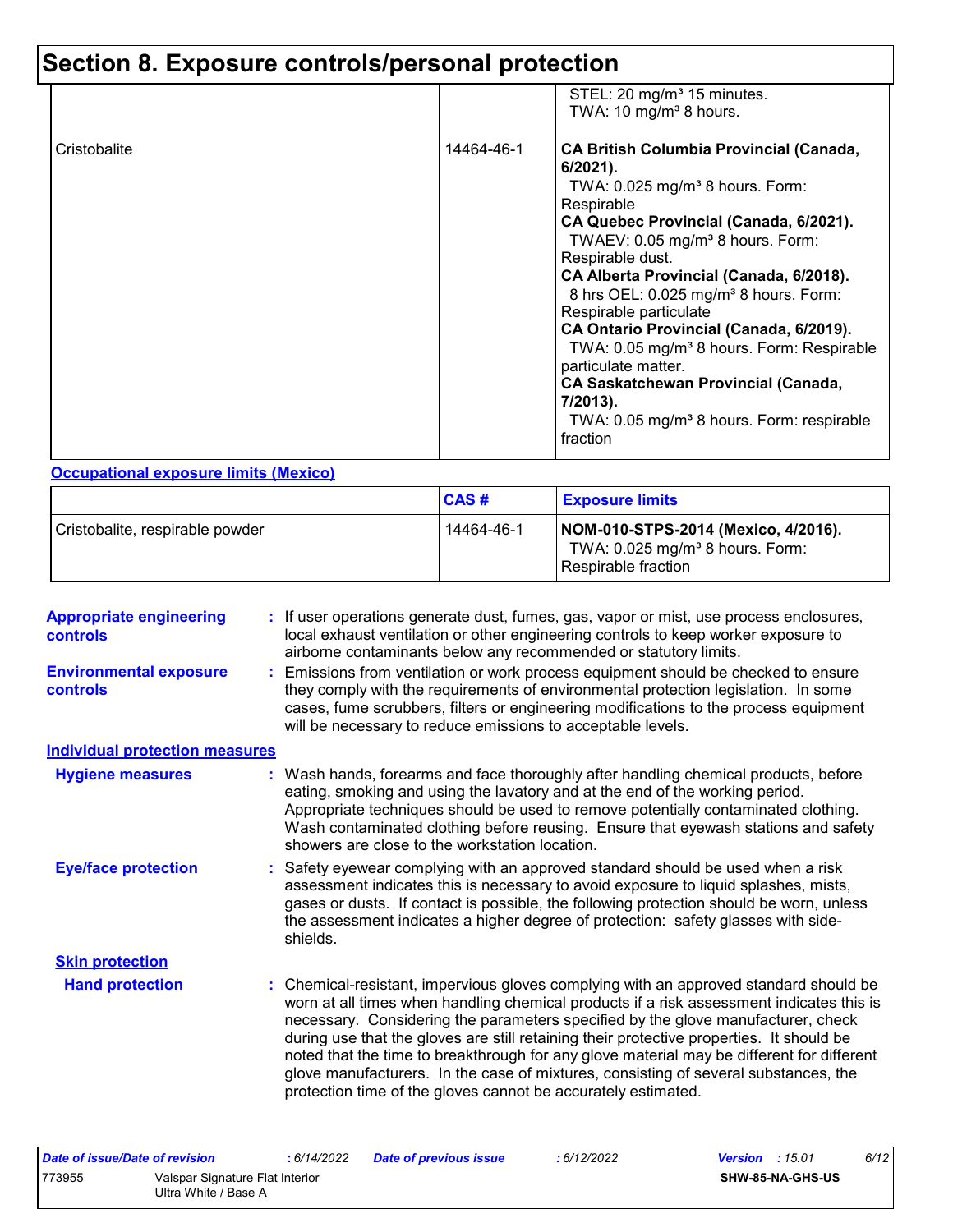# **Section 8. Exposure controls/personal protection**

| <b>Body protection</b>        | : Personal protective equipment for the body should be selected based on the task being<br>performed and the risks involved and should be approved by a specialist before<br>handling this product.                                                                                 |
|-------------------------------|-------------------------------------------------------------------------------------------------------------------------------------------------------------------------------------------------------------------------------------------------------------------------------------|
| <b>Other skin protection</b>  | : Appropriate footwear and any additional skin protection measures should be selected<br>based on the task being performed and the risks involved and should be approved by a<br>specialist before handling this product.                                                           |
| <b>Respiratory protection</b> | : Based on the hazard and potential for exposure, select a respirator that meets the<br>appropriate standard or certification. Respirators must be used according to a<br>respiratory protection program to ensure proper fitting, training, and other important<br>aspects of use. |

# **Section 9. Physical and chemical properties**

The conditions of measurement of all properties are at standard temperature and pressure unless otherwise indicated.

#### **Appearance**

| <b>Physical state</b>                                             | $:$ Liquid.                                                    |
|-------------------------------------------------------------------|----------------------------------------------------------------|
| Color                                                             | : Not available.                                               |
| Odor                                                              | : Not available.                                               |
| <b>Odor threshold</b>                                             | : Not available.                                               |
| pH                                                                | : 8.9                                                          |
| <b>Melting point/freezing point</b>                               | : Not available.                                               |
| <b>Boiling point, initial boiling</b><br>point, and boiling range | : $100^{\circ}$ C (212 $^{\circ}$ F)                           |
| <b>Flash point</b>                                                | : Closed cup: Not applicable.                                  |
| <b>Evaporation rate</b>                                           | $\therefore$ 0.09 (butyl acetate = 1)                          |
| <b>Flammability</b>                                               | : Not available.                                               |
| Lower and upper explosion<br>limit/flammability limit             | : Not available.                                               |
| <b>Vapor pressure</b>                                             | : $2.3$ kPa (17.5 mm Hg)                                       |
| <b>Relative vapor density</b>                                     | : 1 [Air = 1]                                                  |
| <b>Relative density</b>                                           | : 1.31                                                         |
| <b>Solubility</b>                                                 | : Not available.                                               |
| <b>Partition coefficient: n-</b><br>octanol/water                 | : Not applicable.                                              |
| <b>Auto-ignition temperature</b>                                  | : Not available.                                               |
| <b>Decomposition temperature</b>                                  | : Not available.                                               |
| <b>Viscosity</b>                                                  | Kinematic (40°C (104°F)): >20.5 mm <sup>2</sup> /s (>20.5 cSt) |
| <b>Molecular weight</b>                                           | Not applicable.                                                |
| <b>Aerosol product</b>                                            |                                                                |
| <b>Heat of combustion</b>                                         | $: 0.723$ kJ/g                                                 |

### **Section 10. Stability and reactivity**

| <b>Reactivity</b>                            | : No specific test data related to reactivity available for this product or its ingredients. |
|----------------------------------------------|----------------------------------------------------------------------------------------------|
| <b>Chemical stability</b>                    | : The product is stable.                                                                     |
| <b>Possibility of hazardous</b><br>reactions | : Under normal conditions of storage and use, hazardous reactions will not occur.            |

| Date of issue/Date of revision |                                                         | : 6/14/2022 | <b>Date of previous issue</b> | : 6/12/2022 | 7/12<br><b>Version</b> : $15.01$ |
|--------------------------------|---------------------------------------------------------|-------------|-------------------------------|-------------|----------------------------------|
| 773955                         | Valspar Signature Flat Interior<br>Ultra White / Base A |             |                               |             | <b>SHW-85-NA-GHS-US</b>          |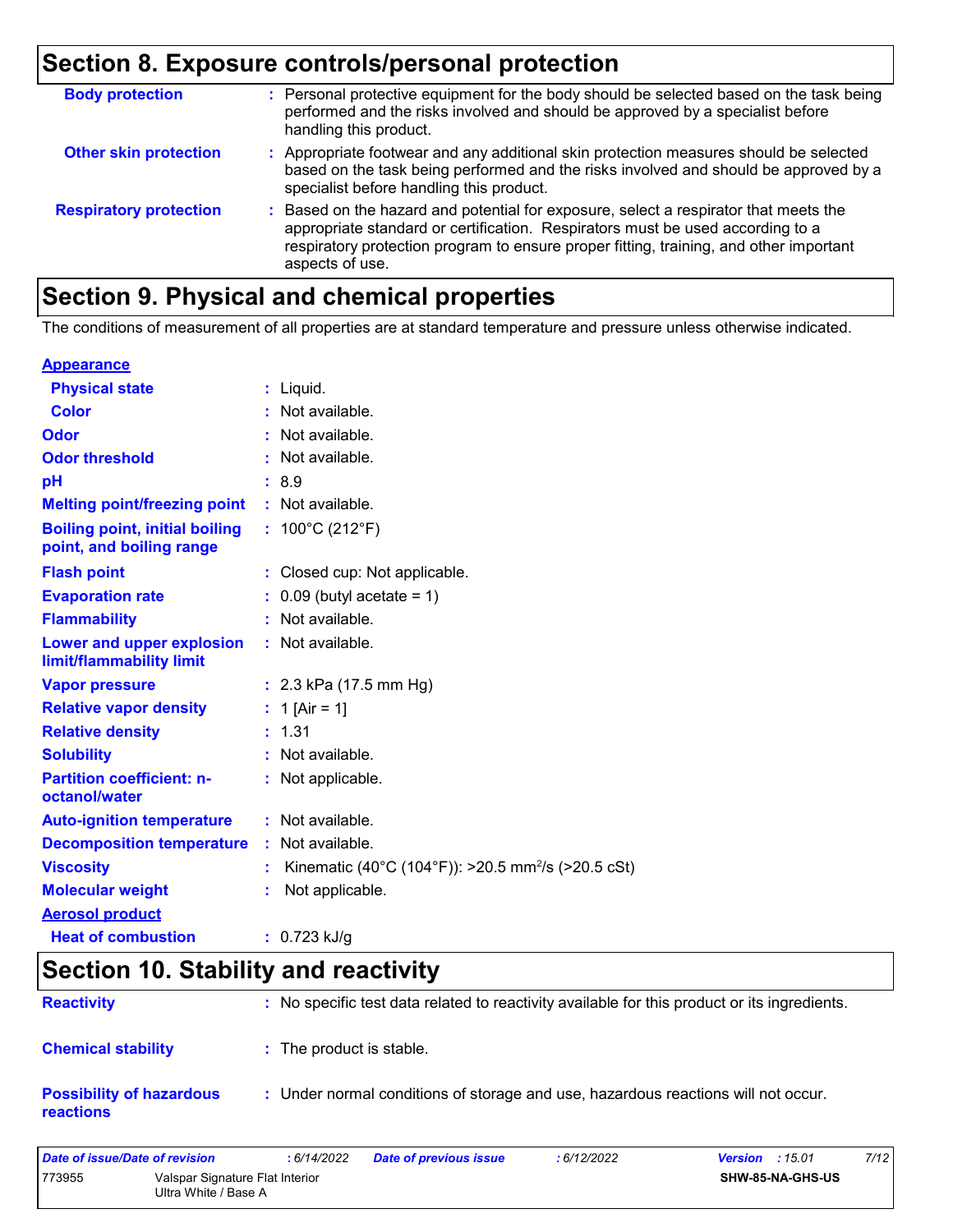## **Section 10. Stability and reactivity**

| <b>Hazardous decomposition</b><br>products | : Under normal conditions of storage and use, hazardous decomposition products should<br>not be produced. |
|--------------------------------------------|-----------------------------------------------------------------------------------------------------------|
| Incompatible materials                     | : No specific data.                                                                                       |
| <b>Conditions to avoid</b>                 | : No specific data.                                                                                       |

### **Section 11. Toxicological information**

#### **Information on toxicological effects**

#### **Acute toxicity**

| <b>Product/ingredient name</b> | Result                    | <b>Species</b> | <b>Dose</b>                | <b>Exposure</b> |
|--------------------------------|---------------------------|----------------|----------------------------|-----------------|
| Heavy Paraffinic Oil           | ILD50 Dermal<br>LD50 Oral | Rabbit<br>Rat  | >5000 mg/kg<br>>5000 mg/kg |                 |

#### **Irritation/Corrosion**

| <b>Product/ingredient name</b> | <b>Result</b>        | <b>Species</b> | <b>Score</b> | <u>I Exposure</u> | <b>Observation</b> |
|--------------------------------|----------------------|----------------|--------------|-------------------|--------------------|
| Titanium Dioxide               | Skin - Mild irritant | Human          |              | 72 hours 300      |                    |
|                                |                      |                |              | ug                |                    |

#### **Sensitization**

Not available.

#### **Mutagenicity**

Not available.

#### **Carcinogenicity**

Not available.

#### **Classification**

| <b>Product/ingredient name</b>                                  | <b>OSHA</b> | <b>IARC</b> | <b>NTP</b>                      |
|-----------------------------------------------------------------|-------------|-------------|---------------------------------|
| <b>Titanium Dioxide</b><br>Cristobalite, respirable<br>l powder |             | 2Β          | Known to be a human carcinogen. |

#### **Reproductive toxicity**

Not available.

#### **Teratogenicity**

Not available.

#### **Specific target organ toxicity (single exposure)**

Not available.

#### **Specific target organ toxicity (repeated exposure)**

| <b>Name</b>                     | <b>Category</b> | ∣Route of<br><b>Lexposure</b> | <b>Target organs</b> |
|---------------------------------|-----------------|-------------------------------|----------------------|
| Cristobalite, respirable powder | Category 1      | <b>linhalation</b>            | respiratory tract    |

#### **Aspiration hazard**

| <b>Name</b>                                  | Result                                                                         |
|----------------------------------------------|--------------------------------------------------------------------------------|
| Heavy Paraffinic Oil<br>Heavy Paraffinic Oil | <b>ASPIRATION HAZARD - Category 1</b><br><b>ASPIRATION HAZARD - Category 1</b> |
|                                              |                                                                                |

| Date of issue/Date of revision |                                                         | : 6/14/2022 | <b>Date of previous issue</b> | : 6/12/2022             | <b>Version</b> : $15.01$ | 8/12 |
|--------------------------------|---------------------------------------------------------|-------------|-------------------------------|-------------------------|--------------------------|------|
| 773955                         | Valspar Signature Flat Interior<br>Ultra White / Base A |             |                               | <b>SHW-85-NA-GHS-US</b> |                          |      |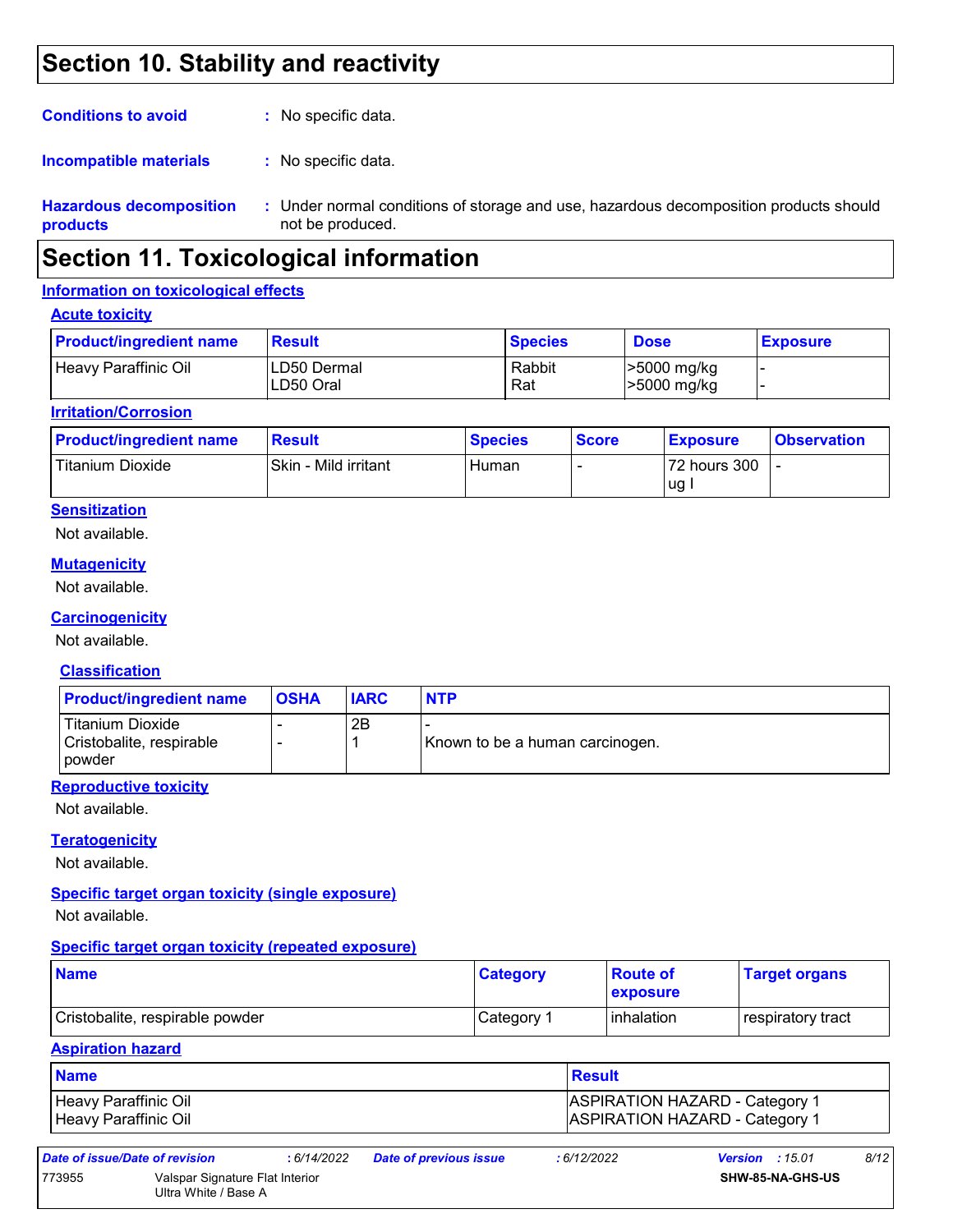# **Section 11. Toxicological information**

| <b>Information on the likely</b> : Not available.<br>routes of exposure |                                                     |
|-------------------------------------------------------------------------|-----------------------------------------------------|
| <b>Potential acute health effects</b>                                   |                                                     |
| <b>Eye contact</b>                                                      | : No known significant effects or critical hazards. |
| <b>Inhalation</b>                                                       | : No known significant effects or critical hazards. |
| <b>Skin contact</b>                                                     | : No known significant effects or critical hazards. |
| <b>Ingestion</b>                                                        | : No known significant effects or critical hazards. |

|                     | Symptoms related to the physical, chemical and toxicological characteristics |
|---------------------|------------------------------------------------------------------------------|
| Eye contact         | : No specific data.                                                          |
| <b>Inhalation</b>   | : No specific data.                                                          |
| <b>Skin contact</b> | : No specific data.                                                          |
| <b>Ingestion</b>    | : No specific data.                                                          |

#### **Delayed and immediate effects and also chronic effects from short and long term exposure**

| <b>Short term exposure</b>                 |                                                                               |
|--------------------------------------------|-------------------------------------------------------------------------------|
| <b>Potential immediate</b><br>effects      | : Not available.                                                              |
| <b>Potential delayed effects</b>           | : Not available.                                                              |
| <b>Long term exposure</b>                  |                                                                               |
| <b>Potential immediate</b><br>effects      | $:$ Not available.                                                            |
| Potential delayed effects : Not available. |                                                                               |
| <b>Potential chronic health effects</b>    |                                                                               |
| Not available.                             |                                                                               |
| <b>General</b>                             | : Causes damage to organs through prolonged or repeated exposure.             |
| <b>Carcinogenicity</b>                     | : May cause cancer. Risk of cancer depends on duration and level of exposure. |
| <b>Mutagenicity</b>                        | : No known significant effects or critical hazards.                           |
| <b>Teratogenicity</b>                      | : No known significant effects or critical hazards.                           |
| <b>Developmental effects</b>               | : No known significant effects or critical hazards.                           |
| <b>Fertility effects</b>                   | : No known significant effects or critical hazards.                           |

| <b>Numerical measures of toxicity</b> |  |
|---------------------------------------|--|
| <b>Acute toxicity estimates</b>       |  |
| Not available.                        |  |

# **Section 12. Ecological information**

#### **Toxicity**

| <b>Product/ingredient name</b> | <b>Result</b>                         | <b>Species</b>               | <b>Exposure</b> |
|--------------------------------|---------------------------------------|------------------------------|-----------------|
| Titanium Dioxide               | Acute LC50 >1000000 µg/l Marine water | Fish - Fundulus heteroclitus | 96 hours        |

#### **Persistence and degradability**

| Date of issue/Date of revision |                                                         | 6/14/2022 | <b>Date of previous issue</b> | : 6/12/2022 | <b>Version</b> : 15.01 |                         | 9/12 |
|--------------------------------|---------------------------------------------------------|-----------|-------------------------------|-------------|------------------------|-------------------------|------|
| 773955                         | Valspar Signature Flat Interior<br>Ultra White / Base A |           |                               |             |                        | <b>SHW-85-NA-GHS-US</b> |      |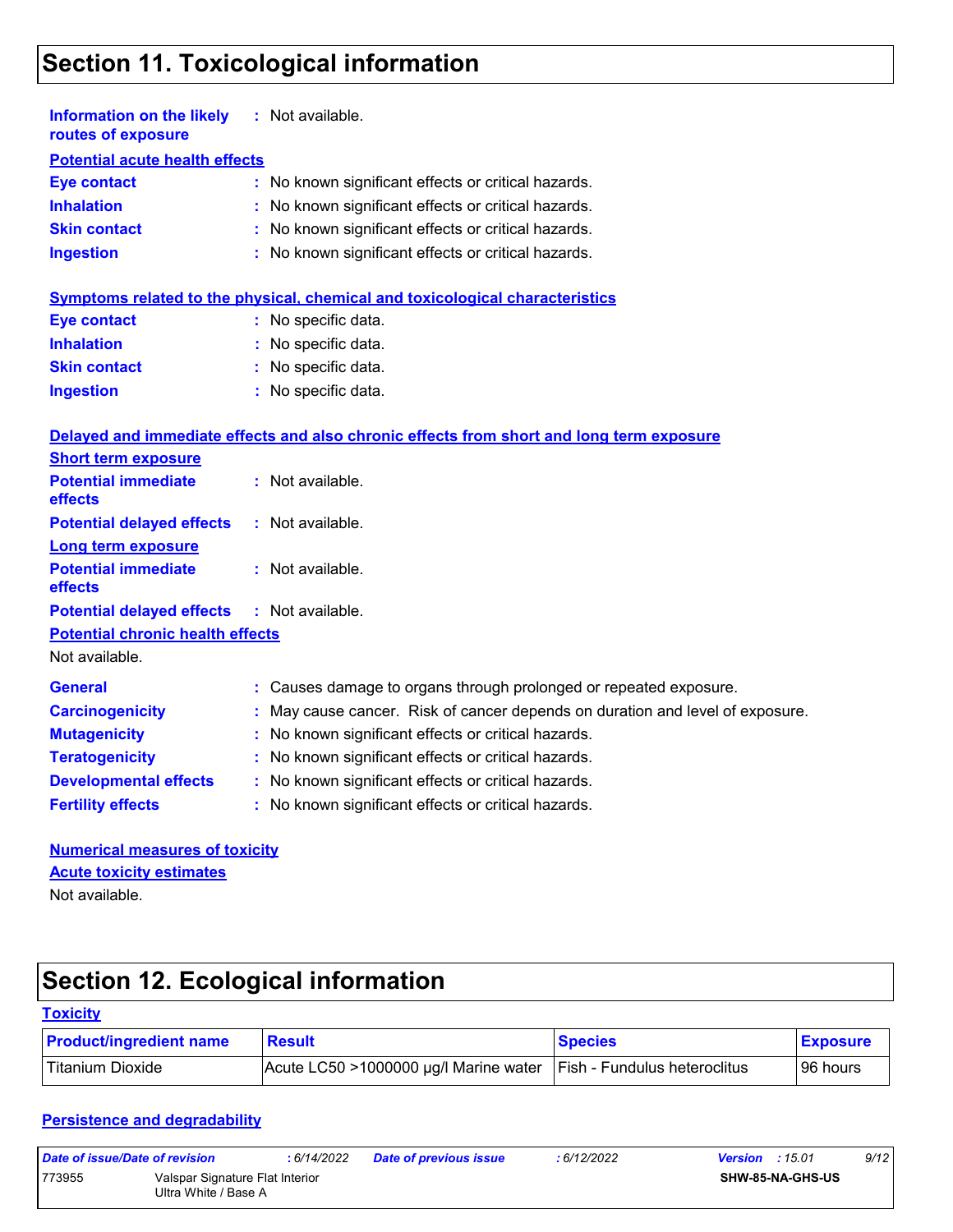# **Section 12. Ecological information**

Not available.

#### **Bioaccumulative potential**

Not available.

| <b>Mobility in soil</b>     |                  |
|-----------------------------|------------------|
| <b>Soil/water partition</b> | : Not available. |
| <b>coefficient (Koc)</b>    |                  |

**Other adverse effects :** No known significant effects or critical hazards.

### **Section 13. Disposal considerations**

- **Disposal methods :**
- The generation of waste should be avoided or minimized wherever possible. Disposal of this product, solutions and any by-products should at all times comply with the requirements of environmental protection and waste disposal legislation and any regional local authority requirements. Dispose of surplus and non-recyclable products via a licensed waste disposal contractor. Waste should not be disposed of untreated to the sewer unless fully compliant with the requirements of all authorities with jurisdiction. Waste packaging should be recycled. Incineration or landfill should only be considered when recycling is not feasible. This material and its container must be disposed of in a safe way. Care should be taken when handling emptied containers that have not been cleaned or rinsed out. Empty containers or liners may retain some product residues. Avoid dispersal of spilled material and runoff and contact with soil, waterways, drains and sewers.

# **Section 14. Transport information**

|                                         | <b>DOT</b><br><b>Classification</b> | <b>TDG</b><br><b>Classification</b> | <b>Mexico</b><br><b>Classification</b> | <b>IATA</b>    | <b>IMDG</b>    |
|-----------------------------------------|-------------------------------------|-------------------------------------|----------------------------------------|----------------|----------------|
| <b>UN number</b>                        | Not regulated.                      | Not regulated.                      | Not regulated.                         | Not regulated. | Not regulated. |
| <b>UN proper</b><br>shipping name       | $\blacksquare$                      | $\overline{\phantom{a}}$            |                                        |                | ۰              |
| <b>Transport</b><br>hazard class(es)    |                                     | $\blacksquare$                      |                                        |                |                |
| <b>Packing group</b>                    | $\blacksquare$                      | $\blacksquare$                      | $\overline{\phantom{0}}$               |                | $\blacksquare$ |
| <b>Environmental</b><br>hazards         | No.                                 | No.                                 | No.                                    | No.            | No.            |
| <b>Additional</b><br><b>information</b> | $\blacksquare$                      | $\overline{\phantom{a}}$            |                                        |                |                |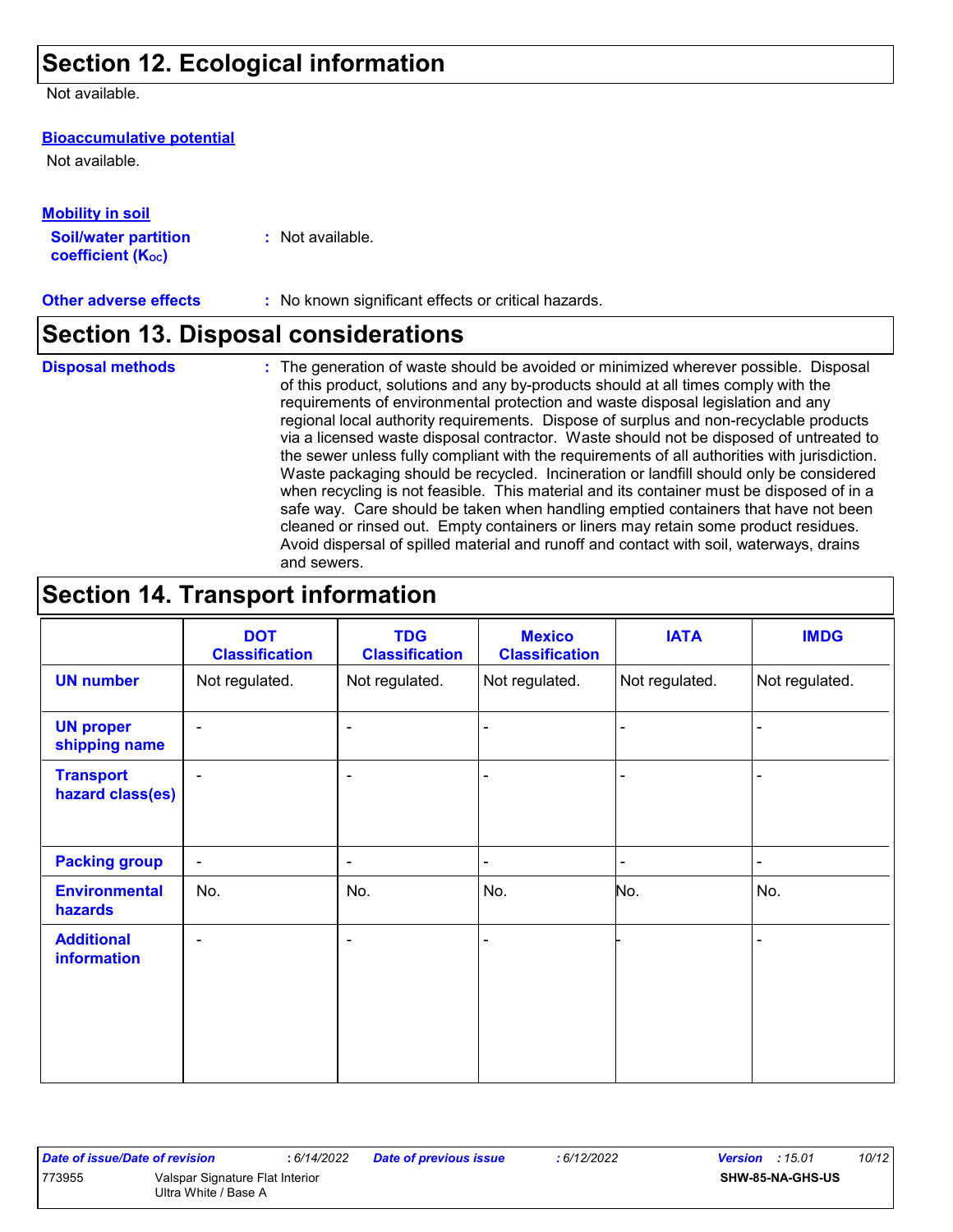### **Section 14. Transport information**

| Special precautions for user :                           |      | Multi-modal shipping descriptions are provided for informational purposes and do not<br>consider container sizes. The presence of a shipping description for a particular<br>mode of transport (sea, air, etc.), does not indicate that the product is packaged<br>suitably for that mode of transport. All packaging must be reviewed for suitability<br>prior to shipment, and compliance with the applicable regulations is the sole<br>responsibility of the person offering the product for transport. People loading and<br>unloading dangerous goods must be trained on all of the risks deriving from the<br>substances and on all actions in case of emergency situations. |
|----------------------------------------------------------|------|-------------------------------------------------------------------------------------------------------------------------------------------------------------------------------------------------------------------------------------------------------------------------------------------------------------------------------------------------------------------------------------------------------------------------------------------------------------------------------------------------------------------------------------------------------------------------------------------------------------------------------------------------------------------------------------|
| <b>Transport in bulk according</b><br>to IMO instruments | - 50 | Not available.                                                                                                                                                                                                                                                                                                                                                                                                                                                                                                                                                                                                                                                                      |

: Not available. **Proper shipping name :**

### **Section 15. Regulatory information**

**TSCA 5(a)2 proposed significant new use rules**: 2-Methyl-4-isothiazolin-3-one; 5-Chloro-2-methylisothiazolinone

#### **SARA 313**

SARA 313 (40 CFR 372.45) supplier notification can be found on the Environmental Data Sheet.

#### **California Prop. 65**

WARNING: This product contains chemicals known to the State of California to cause cancer and birth defects or other reproductive harm.

#### **International regulations**

| <b>International lists</b> | : Australia inventory (AIIC): Not determined.                |
|----------------------------|--------------------------------------------------------------|
|                            | China inventory (IECSC): Not determined.                     |
|                            | Japan inventory (CSCL): Not determined.                      |
|                            | Japan inventory (ISHL): Not determined.                      |
|                            | Korea inventory (KECI): Not determined.                      |
|                            | New Zealand Inventory of Chemicals (NZIoC): Not determined.  |
|                            | Philippines inventory (PICCS): Not determined.               |
|                            | Taiwan Chemical Substances Inventory (TCSI): Not determined. |
|                            | Thailand inventory: Not determined.                          |
|                            | Turkey inventory: Not determined.                            |
|                            | Vietnam inventory: Not determined.                           |

### **Section 16. Other information**

**Hazardous Material Information System (U.S.A.)**



**The customer is responsible for determining the PPE code for this material. For more information on HMIS® Personal Protective Equipment (PPE) codes, consult the HMIS® Implementation Manual.**

**Caution: HMIS® ratings are based on a 0-4 rating scale, with 0 representing minimal hazards or risks, and 4 representing significant hazards or risks. Although HMIS® ratings and the associated label are not required on SDSs or products leaving a facility under 29 CFR 1910.1200, the preparer may choose to provide them. HMIS® ratings are to be used with a fully implemented HMIS® program. HMIS® is a registered trademark and service mark of the American Coatings Association, Inc.**

**Procedure used to derive the classification**

|                                                                                                  | <b>Classification</b>          |            |                               |                                             | <b>Justification</b>   |       |  |
|--------------------------------------------------------------------------------------------------|--------------------------------|------------|-------------------------------|---------------------------------------------|------------------------|-------|--|
| CARCINOGENICITY - Category 1A<br>SPECIFIC TARGET ORGAN TOXICITY (REPEATED EXPOSURE) - Category 1 |                                |            |                               | lCalculation method<br>l Calculation method |                        |       |  |
|                                                                                                  | Date of issue/Date of revision | :6/14/2022 | <b>Date of previous issue</b> | : 6/12/2022                                 | <b>Version</b> : 15.01 | 11/12 |  |
| Valspar Signature Flat Interior<br>773955<br>Ultra White / Base A                                |                                |            |                               | SHW-85-NA-GHS-US                            |                        |       |  |